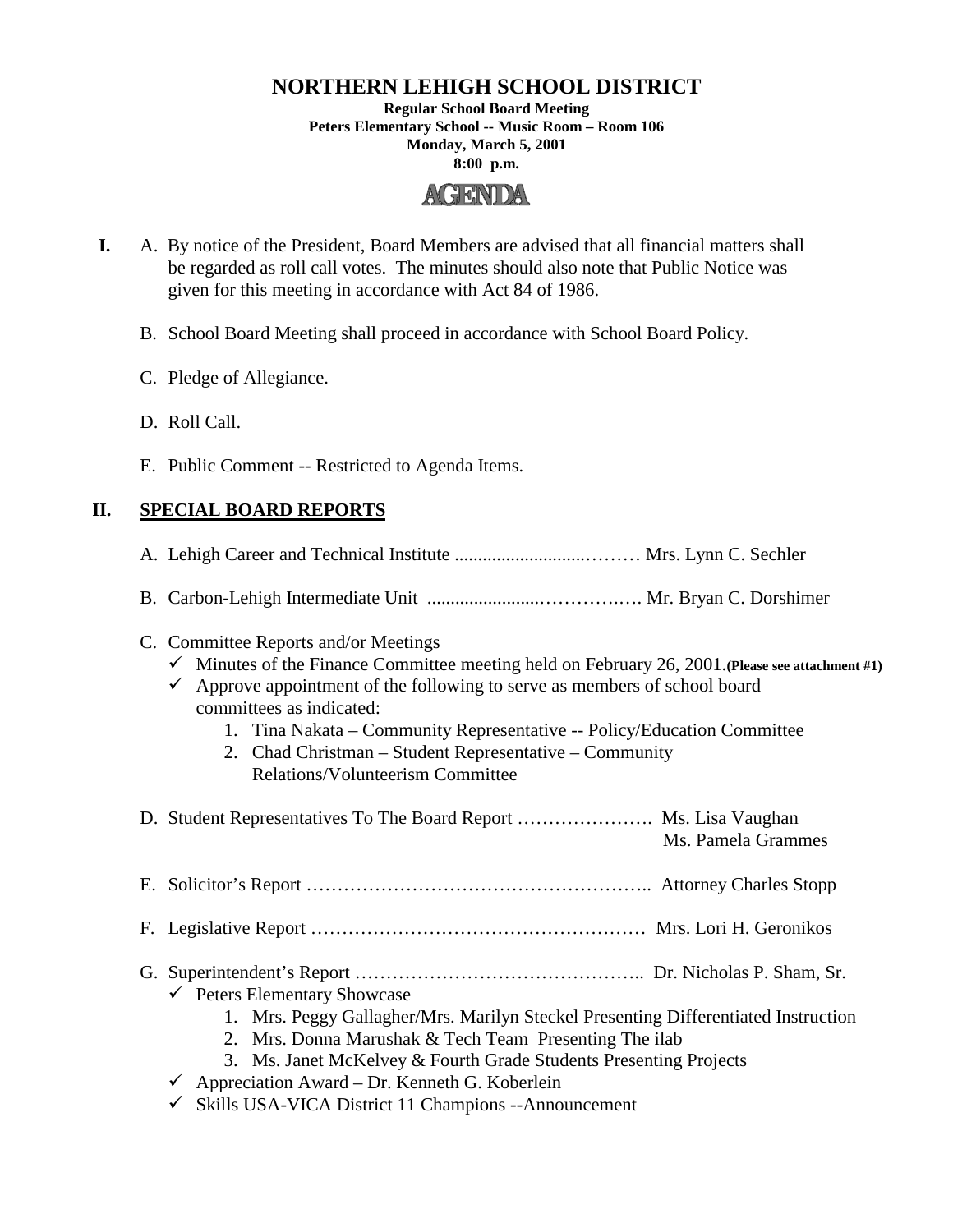H. Executive Work Session

#### **III. PERSONNEL**

- A. Change of Assignment
	- 1. Non-Instructional

| Nancy Wagner*               |                                                     |
|-----------------------------|-----------------------------------------------------|
| From:                       | <b>Substitute Aide/Secretary</b>                    |
| To:                         | <b>Special Education Aide</b>                       |
|                             | Peters Elementary School – Replacing Pamela Peters  |
|                             | who resigned.                                       |
| Salary:                     | \$8.38 Per Hour/6 1/2 Hours Per Day/5 Days Per Week |
| <b>Effective Date:</b>      | March 6, 2001                                       |
| *60-Day Probationary Period |                                                     |

#### B. Substitutes

- 1. Instructional
	- a. Employ the following substitute teacher for the 2000-2001 school year at the substitute teacher rates of \$70.00 for 1-10 non-consecutive days; \$80.00 for 11-20 non-consecutive days; and \$90.00 for 21+ non-consecutive days:

Monica Yastrzab-Kempf – School Nurse

- 2. Non-Instructional
	- a. Employ the following substitute aide for the 2000-2001 school year at the substitute rate of \$6.25 per hour:

Andrea Thomson – Instructional Aide

C. Resignation – Non-Instructional

Accept the resignation of Kimberly Andrews, Special Education Aide at the senior high school, effective March 2, 2001.

- D. Approve the Compensation Agreement between the Board of School Directors of the Northern Lehigh School District and Dr. Nicholas P. Sham, Sr., Superintendent, as amended, for a term of  $3\frac{1}{2}$  years, commencing on February 12, 2001 and ending on June 30, 2004.
- E. Family Medical Leave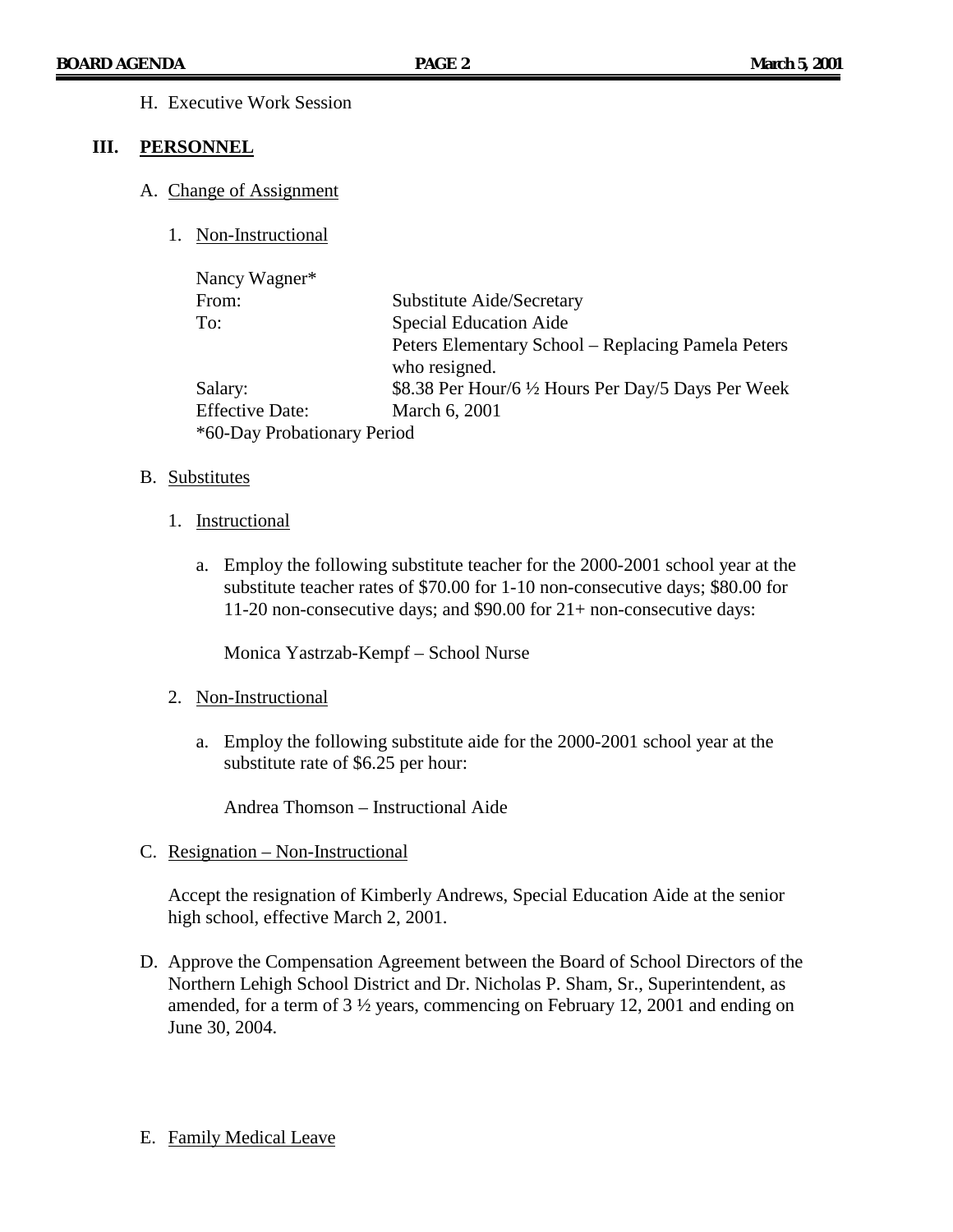Approve the request of Judy Costa, Peters Elementary special education teacher, to take a Family Medical Leave of Absence for the period of January 17, 2001 through April 10, 2001. Family Medical Leave requires the district to provide medical benefits during the 12 weeks of approved leave. She will be responsible for contributing \$25.00 per month as co-payment for dependent medical benefits during her FMLA leave.

### F. Child Rearing Leave

Approve the request of Tammy Fristick, special education teacher in the junior high school, to take a Child Rearing Leave of Absence. Beginning on or about April 29, 2001 she plans to use her accumulated sick days to cover her absence for the remainder of the 2000-2001 school year. Commencing on the first day of the 2001- 2002 school year she is requesting a Family Medical Leave, which includes districtpaid medical coverage for 12 weeks, after which she is requesting to be placed on an unpaid child rearing leave of absence for the remainder of the 2001-2002 school year. She will be responsible for contributing \$13.00 per month as co-payment for dependent medical benefits during her FMLA leave. At the present time she plans to return to teaching for the 2002-2003 school year.

# **IV. POLICY**

#### A. Conferences Authorized and Approved By Board

- 1. Approve the request of Sandra Vajda, junior high Spanish teacher, to attend a Bureau of Education & Research conference, entitled "Powerful Strategies for Reducing Classroom Behavior Problems, in Allentown on April 20, 2001. Expenses include \$139.00 for registration, plus the cost of a substitute teacher for one day and has been approved by the district Continuing Professional Education Committee.
- 2. Approve the request of Sheila Lanshe, high school guidance counselor, to attend the PA School Counselors Association Annual Conference in Lancaster on April 26 and 27, 2001. Expenses include \$190.00 for registration, \$40.00 for meals, \$48.00 for travel, \$105.00 for lodging for an approximate total of \$394.55 and will be paid for through Drug Free Schools Funds.
- 3. Approve the request of Lynne Fedorcha, special education coordinator, to attend a conference sponsored by The Learning Edge entitled "Technology and Education – Practical Solutions for Changing Times" in King of Prussia on March 28, 2001. Expenses include \$149.00 for registration, \$39.00 for travel, \$2.80 miscellaneous expenses for a total of \$190.80 and will be paid for through IDEA funds.

# **V. CURRICULUM AND INSTRUCTION**